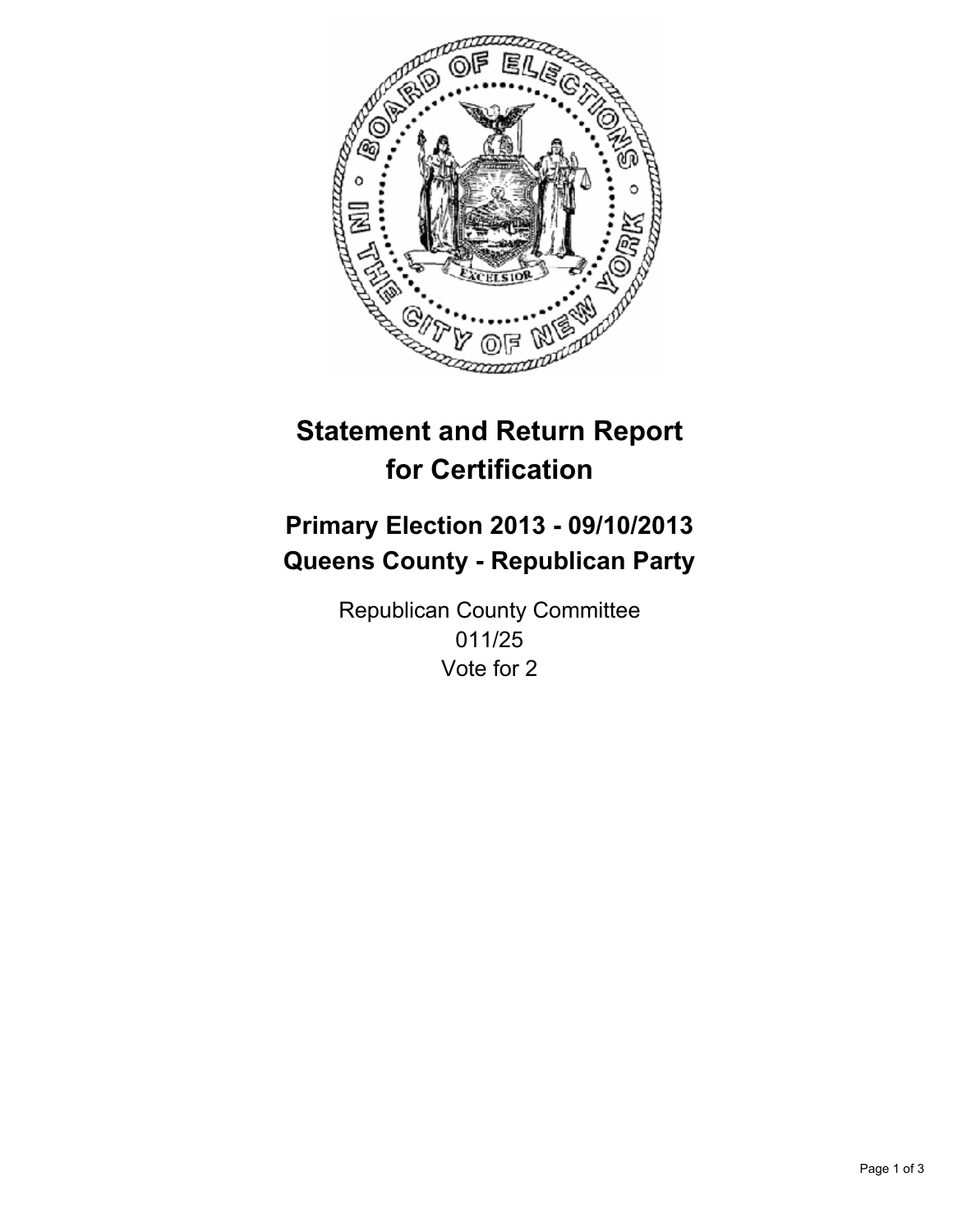

## **Assembly District 25**

| <b>EMERGENCY</b>     | 0  |
|----------------------|----|
| ABSENTEE/MILITARY    | 0  |
| <b>FEDERAL</b>       | 0  |
| SPECIAL PRESIDENTIAL | 0  |
| <b>AFFIDAVIT</b>     | 0  |
| <b>LINDA GERKEN</b>  | 6  |
| PATRICK OCONNOR      |    |
| ANGELA J. FRISTACHI  | 5  |
| <b>Total Votes</b>   | 18 |